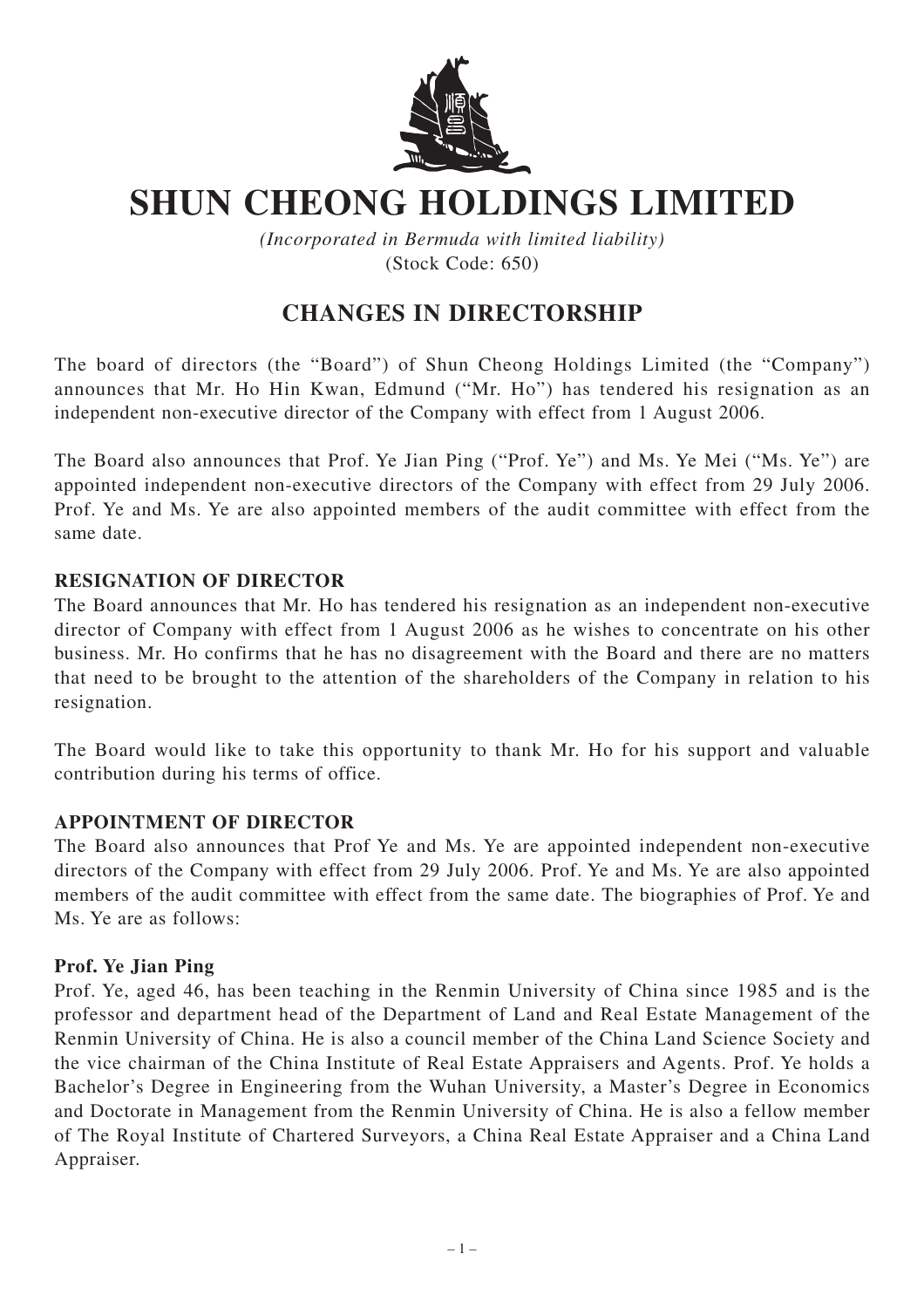As at the date of this announcement, Prof. Ye does not have any interests in the shares of the Company within the meaning of Part XV of the Securities and Futures Ordinance ("SFO", Chapter 571 of the Laws of Hong Kong). He did not hold any directorships in other listed companies in the last three years and he does not have any business relationship with any directors, senior management or substantial or controlling shareholders of the Company.

No service contract has been signed between the Company and Prof. Ye. He was not appointed for a specific term but is subject to retirement by rotation and re-election at the Company's annual general meeting in accordance with the Bye-laws of the Company. Prof. Ye is entitled to a director's fee of HK\$60,000 per annum plus reimbursement of out of pocket expenses which is based on the Company's remuneration policy adopted for independent non-executive directors. Save as disclosed, there are no other matters concerning Prof. Ye that need to be brought to the attention of the shareholders of the Company nor any information to be disclosed pursuant to the requirements of Rule 13.51(2) of the Rules Governing the Listing of Securities on The Stock Exchange of Hong Kong Limited (the "Listing Rules").

### **Ms. Ye Mei**

Ms. Ye, aged 40, has extensive consulting experience in corporate strategy from McKinsey & Company ("McKinsey") starting from 2003. She is a consultant and leader in McKinsey's marketing practice in Asia Pacific and a core member of financial services practice. She has engaged in a number of consultancy projects with client including state-owned enterprises, multinational companies, and government regulators in China and Hong Kong on various corporate growth, marketing and governance issues. Prior to joining McKinsey, Ms. Ye has over ten years of experience in financial services and consulting industry in the Untied States of America (the "USA"). She holds a Bachelor's Degree of Arts in Laws from Fudan University and a Master of Public Administration in International Economics from University of North Carolina at Chapel Hill, the USA.

As at the date of this announcement, Ms. Ye does not have any interests in the shares of the Company within the meaning of Part XV of the SFO. She did not hold any directorships in other listed companies in the last three years and she does not have any business relationship with any directors, senior management or substantial or controlling shareholders of the Company.

No service contract has been signed between the Company and Ms. Ye. She was not appointed for a specific term but is subject to retirement by rotation and re-election at the Company's annual general meeting in accordance with the Bye-laws of the Company. Ms. Ye is entitled to a director's fee of HK\$60,000 per annum plus reimbursement of out of pocket expenses which is based on the Company's remuneration policy adopted for independent non-executive directors. Save as disclosed, there are no other matters concerning Ms. Ye that need to be brought to the attention of the shareholders of the Company nor any information to be disclosed pursuant to the requirements of Rule 13.51(2) of the Listing Rules.